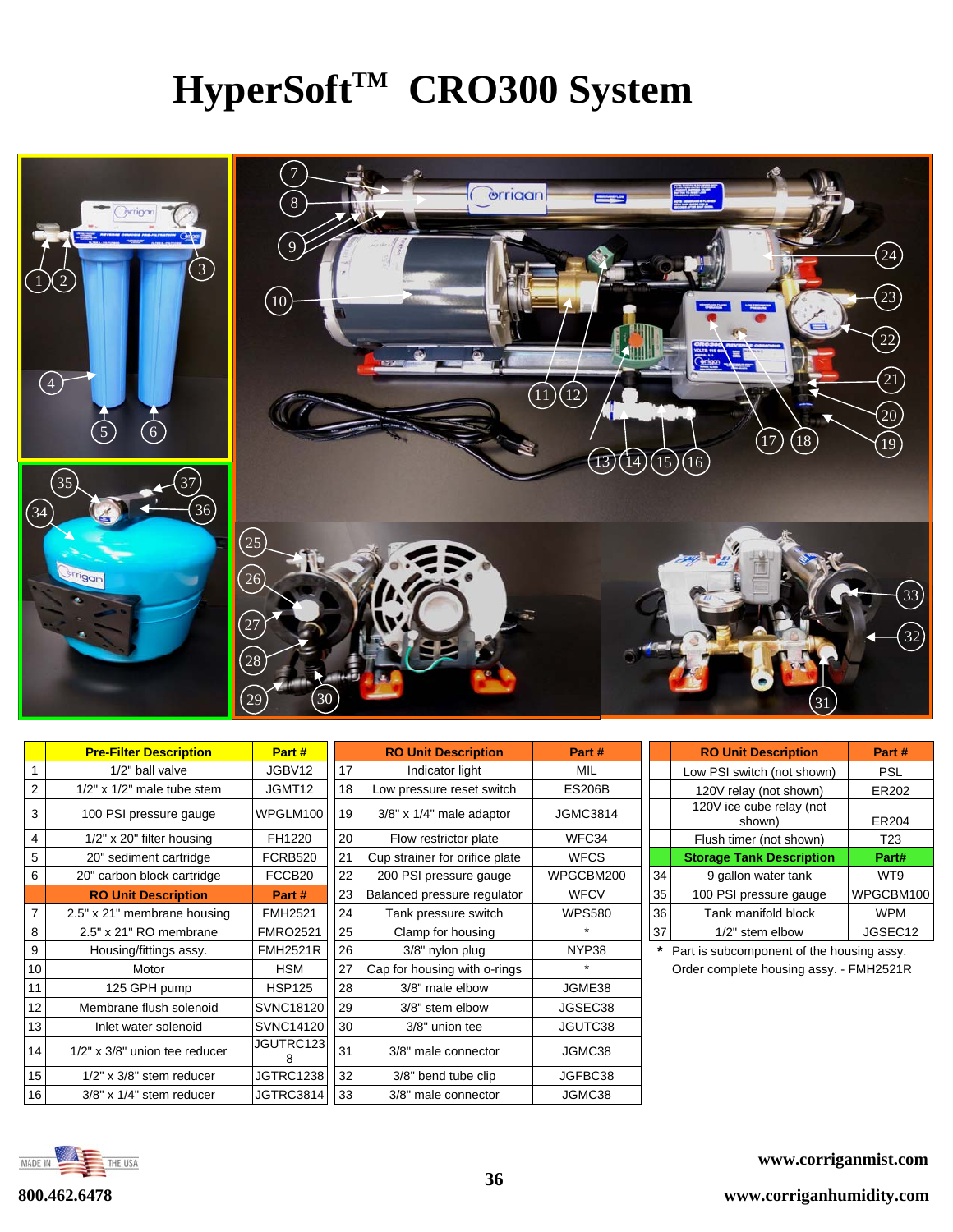## HyperSoft<sup>™</sup> CRO850 System



|    | <b>Pre-Filter Description</b>    | Part #             |    | <b>RO Unit Description</b>     | Part #          |
|----|----------------------------------|--------------------|----|--------------------------------|-----------------|
| 1  | 1/2" ball valve                  | JGBV12             | 17 | Indicator light                | <b>MIL</b>      |
| 2  | $1/2$ " X $1/2$ " male tube stem | JGMT12             | 18 | Low pressure reset switch      | <b>ES206B</b>   |
| 3  | 100 PSI pressure gauge           | WPGLM100           | 19 | 3/8" X 1/4" male adaptor       | <b>JGMC3814</b> |
| 4  | 1/2" X 20" filter housing        | FH1220             | 20 | Flow restrictor plate          | WFC34           |
| 5  | 20" sediment cartridge           | <b>FCRB520</b>     | 21 | Cup strainer for orifice plate | <b>WFCS</b>     |
| 6  | 20" carbon block cartridge       | FCCB <sub>20</sub> | 22 | 200 PSI pressure gauge         | WPGCBM20        |
|    | <b>RO Unit Description</b>       | Part #             | 23 | Balanced pressure regulator    | <b>WFCV</b>     |
| 7  | 2.5" X 40" membrane housing      | <b>FMH2540</b>     | 24 | Tank pressure switch           | <b>WPS580</b>   |
| 8  | 2.5" X 40" RO membrane           | <b>FMRO2540</b>    | 25 | Clamp for housing              |                 |
| 9  | Housing/fittings assy.           | <b>FMH2540R</b>    | 26 | 3/8" nylon plug                | NYP38           |
| 10 | Motor                            | <b>HSM</b>         | 27 | Cap for housing with o-rings   | ÷               |
| 11 | 140 GPH pump                     | <b>HSP140</b>      | 28 | 3/8" male elbow                | JGME38          |
| 12 | Membrane flush solenoid          | <b>SVNC18120</b>   | 29 | 3/8" stem elbow                | JGSEC38         |
| 13 | Inlet water solenoid             | <b>SVNC14120</b>   | 30 | 3/8" union tee                 | JGUTC38         |
| 14 | 1/2" X 3/8" union tee reducer    | JGUTRC123<br>8     | 31 | 3/8" male connector            | JGMC38          |
| 15 | $1/2$ " $X$ 3/8" stem reducer    | <b>JGTRC1238</b>   | 32 | 3/8" bend tube clip            | JGFBC38         |
| 16 | $3/8$ " X $1/4$ " stem reducer   | JGTRC3814          | 33 | 3/8" male connector            | JGMC38          |

|   | <b>Pre-Filter Description</b>      | Part#              |    | <b>RO Unit Description</b>     | Part #        |    | <b>RO Unit Description</b>                | Part #          |
|---|------------------------------------|--------------------|----|--------------------------------|---------------|----|-------------------------------------------|-----------------|
|   | 1/2" ball valve                    | JGBV12             | 17 | Indicator light                | MIL           |    | Low PSI switch (not shown)                | <b>PSL</b>      |
|   | $1/2$ " X $1/2$ " male tube stem   | JGMT12             | 18 | Low pressure reset switch      | <b>ES206B</b> |    | 120V relay (not shown)                    | ER202           |
|   | 100 PSI pressure gauge             | WPGLM100           | 19 | $3/8$ " X $1/4$ " male adaptor | JGMC3814      |    | 120V ice cube relay (not shown)           | <b>ER204</b>    |
|   | 1/2" X 20" filter housing          | FH1220             | 20 | Flow restrictor plate          | WFC34         |    | Flush timer (not shown)                   | T <sub>23</sub> |
|   | 20" sediment cartridge             | <b>FCRB520</b>     | 21 | Cup strainer for orifice plate | <b>WFCS</b>   |    | <b>Storage Tank Description</b>           | Part#           |
|   | 20" carbon block cartridge         | FCCB <sub>20</sub> | 22 | 200 PSI pressure gauge         | WPGCBM200     | 34 | 9 gallon water tank                       | WT9             |
|   | <b>RO Unit Description</b>         | Part #             | 23 | Balanced pressure regulator    | <b>WFCV</b>   | 35 | 100 PSI pressure gauge                    | WPGCBM100       |
|   | 2.5" X 40" membrane housing        | <b>FMH2540</b>     | 24 | Tank pressure switch           | <b>WPS580</b> | 36 | Tank manifold block                       | <b>WPM</b>      |
| 8 | 2.5" X 40" RO membrane             | <b>FMRO2540</b>    | 25 | Clamp for housing              |               | 37 | 1/2" stem elbow                           | JGSEC12         |
| 9 | Housing/fittings assy.             | <b>FMH2540R</b>    | 26 | 3/8" nylon plug                | NYP38         |    | Part is subcomponent of the housing assy. |                 |
|   | Motor                              | HSM                | 27 | Cap for housing with o-rings   |               |    | Order complete housing assy. - FMH2540R   |                 |
|   | 140 GPH pump                       | <b>HSP140</b>      | 28 | 3/8" male elbow                | JGME38        |    |                                           |                 |
|   | Membrane flush solenoid            | <b>SVNC18120</b>   | 29 | 3/8" stem elbow                | JGSEC38       |    |                                           |                 |
| 3 | Inlet water solenoid               | <b>SVNC14120</b>   | 30 | 3/8" union tee                 | JGUTC38       |    |                                           |                 |
| 4 | 1/2" X 3/8" union tee reducer      | JGUTRC123<br>8     | 31 | 3/8" male connector            | JGMC38        |    |                                           |                 |
| 5 | $1/2$ " $\times$ 3/8" stem reducer | <b>JGTRC1238</b>   | 32 | 3/8" bend tube clip            | JGFBC38       |    |                                           |                 |
| 6 | 3/8" X 1/4" stem reducer           | JGTRC3814          | 33 | 3/8" male connector            | JGMC38        |    |                                           |                 |

|    | <b>RO Unit Description</b>      | Part#           |
|----|---------------------------------|-----------------|
|    | Low PSI switch (not shown)      | <b>PSL</b>      |
|    | 120V relay (not shown)          | ER202           |
|    | 120V ice cube relay (not shown) | ER204           |
|    | Flush timer (not shown)         | T <sub>23</sub> |
|    | <b>Storage Tank Description</b> | Part#           |
| 34 | 9 gallon water tank             | WT9             |
| 35 | 100 PSI pressure gauge          | WPGCBM100       |
| 36 | Tank manifold block             | <b>WPM</b>      |
| 37 | 1/2" stem elbow                 | JGSEC12         |

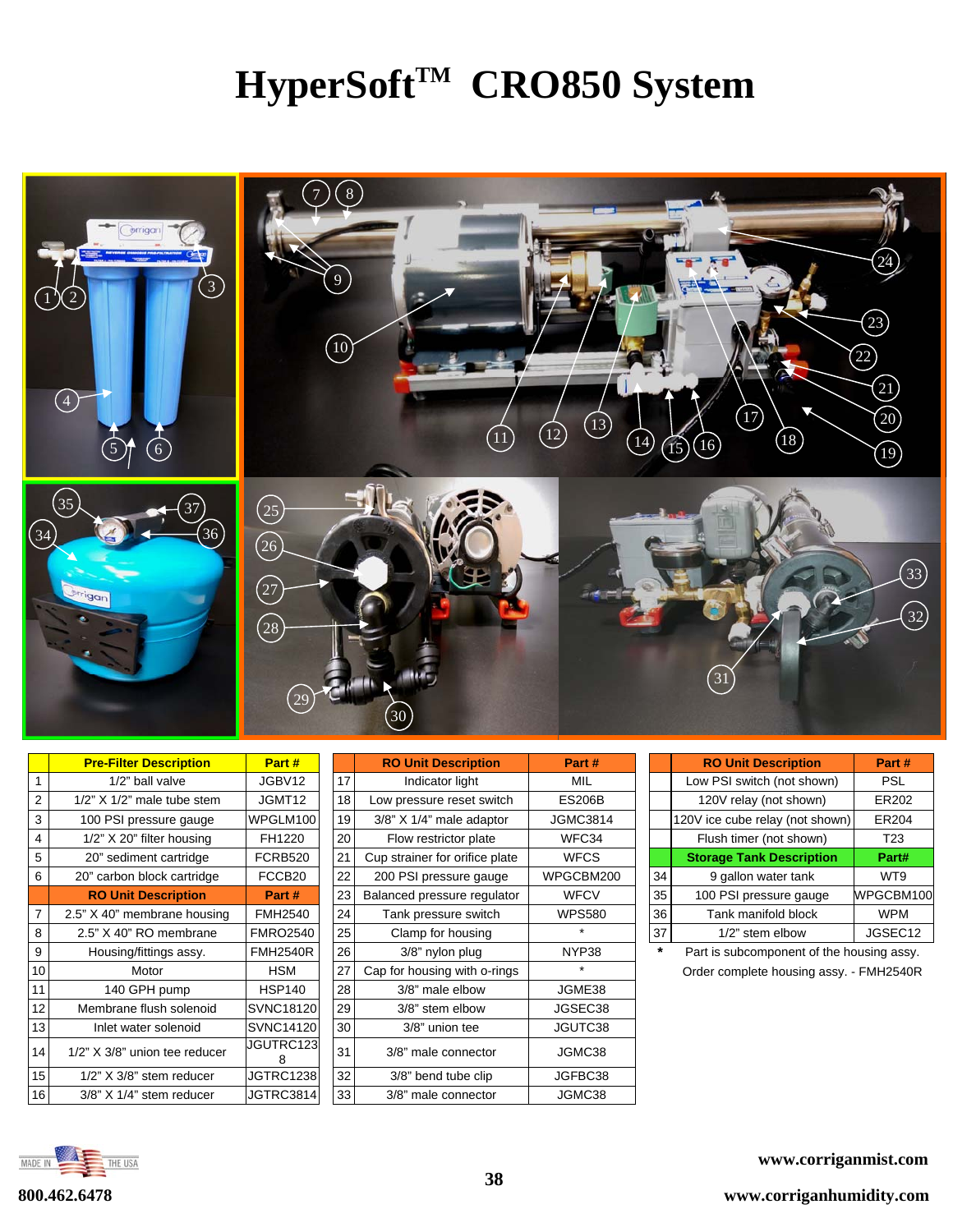## **HyperSoft™ CRO1700 System**



|                 | <b>Pre-Filter Description</b>         | Part #             |    | <b>RO Unit Description</b>     | Part #          |         | <b>RO Unit Description</b>                | Part #     |
|-----------------|---------------------------------------|--------------------|----|--------------------------------|-----------------|---------|-------------------------------------------|------------|
|                 | 1/2" inch ball valve                  | JGBV12             | 17 | Indicator light                | MIL             |         | 120V relay (not shown)                    | ER202      |
| 2               | $1/2$ " X $1/2$ " male tube stem      | JGMT12             | 18 | Low pressure reset switch      | <b>ES206B</b>   |         | 120V ice cube relay (not shown)           | ER204      |
| 3               | 100 PSI pressure gauge                | WPGLM100           | 19 | 3/8" X 1/4" male adaptor       | <b>JGMC3814</b> |         | Flush timer (not shown)                   | T23        |
| 4               | 1/2" X 20" filter housing             | FH1220             | 20 | Flow restrictor plate          | WFC34           |         | <b>Storage Tank Description</b>           | Part#      |
| 5               | 20" sediment cartridge                | <b>FCRB520</b>     | 21 | Cup strainer for orifice plate | <b>WFCS</b>     | 33      | 9 gallon water tank                       | WT9        |
| 6               | 20" carbon block cartridge            | FCCB <sub>20</sub> | 22 | 200 PSI pressure gauge         | WPGCBM200       | 34      | 100 PSI pressure gauge                    | WPGCBM100  |
|                 | <b>RO Unit Description</b>            | Part #             | 23 | Balanced pressure regulator    | <b>WFCV</b>     | 35      | Tank manifold block                       | <b>WPM</b> |
| $\overline{7}$  | 2.5" X 40" membrane housing           | <b>FMH2540</b>     | 24 | Tank pressure switch           | <b>WPS580</b>   | 36      | 1/2" stem elbow                           | JGSEC12    |
| 8               | 2.5" X 40" RO membrane                | <b>FMRO2540</b>    | 25 | Clamp for housing              | $\star$         | $\star$ | Part is subcomponent of the housing assy. |            |
| 9               | Housing/fittings assy.                | <b>FMH2540R</b>    | 26 | Cap for housing with o-rings   | $\star$         |         | Order complete housing assy. - FMH2540R   |            |
| 10              | Motor                                 | HSM                | 27 | 3/8" nylon plug                | NYP38           |         |                                           |            |
| 11              | 165 GPH pump                          | <b>HSP165</b>      | 28 | 3/8" male elbow                | JGME38          |         |                                           |            |
| 12              | Membrane flush solenoid               | SVNC18120          | 29 | 3/8" male connector            | JGMC38          |         |                                           |            |
| 13              | Inlet water solenoid                  | <b>SVNC14120</b>   | 30 | 3/8" male elbow                | JGME38          |         |                                           |            |
| 14              | 1/2" X 3/8" union tee reducer         | JGUTRC1238         | 31 | 3/8" stem elbow                | JGSEC38         |         |                                           |            |
| 15              | $1/2$ " $\times$ $3/8$ " stem reducer | JGTRC1238          | 32 | 3/8" union tee                 | JGUTC38         |         |                                           |            |
| 16 <sup>1</sup> | 3/8" X 1/4" stem reducer              | JGTRC3814          |    | Low PSI switch (not shown)     | <b>PSL</b>      |         |                                           |            |

|    | <b>RO Unit Description</b>     | Part #          |
|----|--------------------------------|-----------------|
| 17 | Indicator light                | MIL             |
| 18 | Low pressure reset switch      | <b>ES206B</b>   |
| 19 | $3/8$ " X $1/4$ " male adaptor | <b>JGMC3814</b> |
| 20 | Flow restrictor plate          | WFC34           |
| 21 | Cup strainer for orifice plate | <b>WFCS</b>     |
| 22 | 200 PSI pressure gauge         | WPGCBM200       |
| 23 | Balanced pressure regulator    | WFCV            |
| 24 | Tank pressure switch           | <b>WPS580</b>   |
| 25 | Clamp for housing              | $\star$         |
| 26 | Cap for housing with o-rings   | ÷               |
| 27 | 3/8" nylon plug                | NYP38           |
| 28 | 3/8" male elbow                | JGME38          |
| 29 | 3/8" male connector            | JGMC38          |
| 30 | 3/8" male elbow                | JGME38          |
| 31 | 3/8" stem elbow                | JGSEC38         |
| 32 | 3/8" union tee                 | JGUTC38         |
|    | Low PSI switch (not shown)     | PSL             |

|    | <b>RO Unit Description</b>      | Part#           |
|----|---------------------------------|-----------------|
|    | 120V relay (not shown)          | ER202           |
|    | 120V ice cube relay (not shown) | ER204           |
|    | Flush timer (not shown)         | T <sub>23</sub> |
|    | <b>Storage Tank Description</b> | Part#           |
| 33 | 9 gallon water tank             | WT9             |
| 34 | 100 PSI pressure gauge          | WPGCBM100       |
| 35 | Tank manifold block             | <b>WPM</b>      |
| 36 | 1/2" stem elbow                 | JGSEC12         |